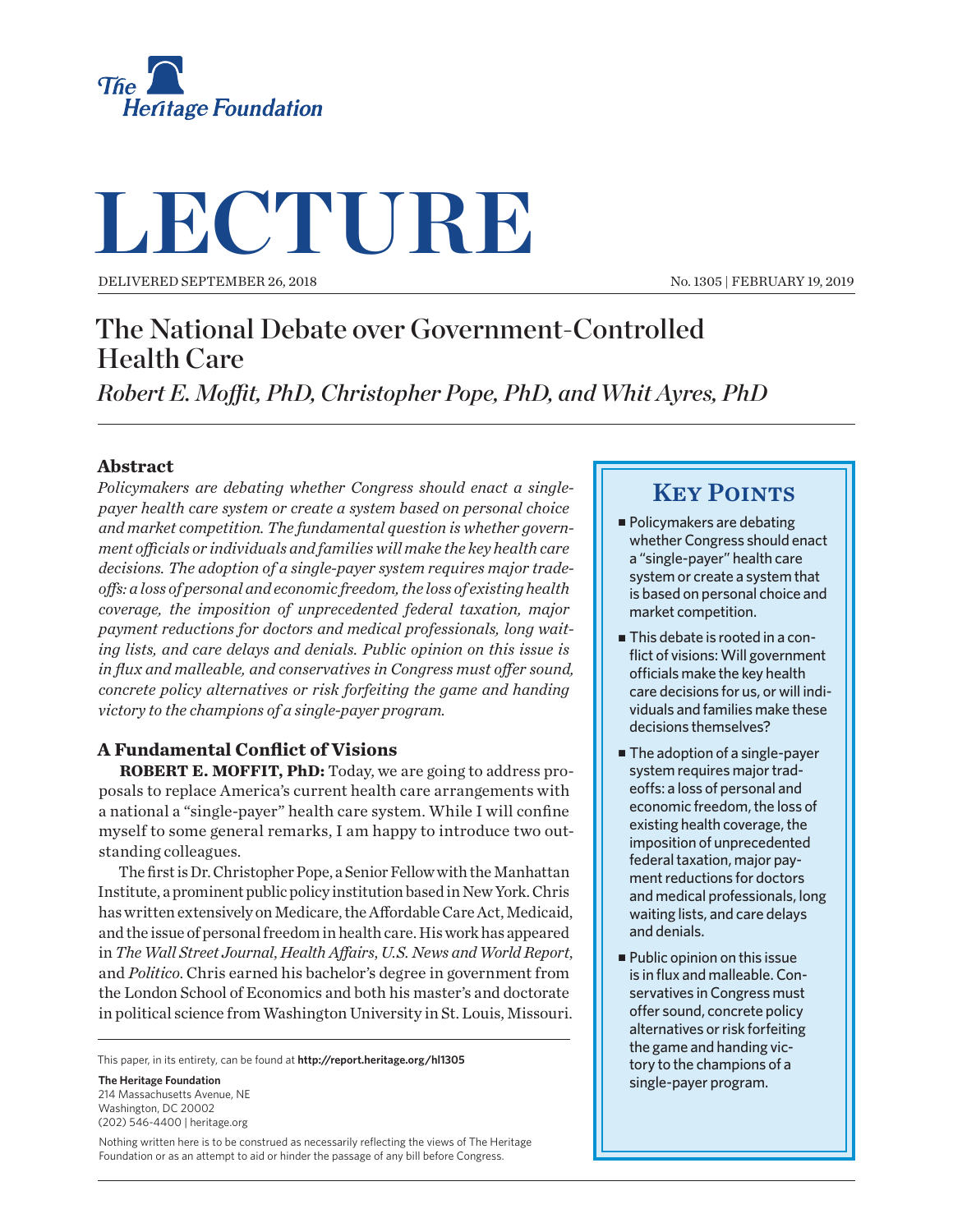Dr. Whit Ayres will follow Chris with a presentation on the changing state of public opinion on single-payer health care. Whit Ayres, well known in Washington, is a leading political consultant. With over 30 years of experience in polling and survey research, he is the founder and President of the North Star Opinion Research Corporation, a public opinion research and public affairs organization. A frequent commentator on network and cable media, Whit has appeared on NBC's *Meet the Press*, *Fox News*, CNN, NPR, and the BBC. His analysis and commentary has been published in *The Wall Street Journal*, *The New York Times*, *The Washington Post*, the *Los Angeles Times*, and *USA Today*. Before starting his career in Washington, Whit was a tenured professor in the Department of Government at the University of South Carolina. He received his doctorate in political science from the University of North Carolina at Chapel Hill.

## **A Conflict of Visions**

A word about our topic. We are entering into another phase of America's national health care debate, regardless of whether or not Members of Congress want to engage in such a debate. The debate is unavoidable and defined by two diametrically opposed, competing visions of the future of American health care.

The first is that of a health care system powered by choice and competition. My colleagues at The Heritage Foundation, along with 90 representatives and analysts of different policy organizations, has developed the Health Care Choices Proposal as a down payment on such a system.<sup>1</sup> It is a major transfer of regulatory authority over the health insurance market from the federal government back to the states. It would enable state officials to tailor their statutory and regulatory initiatives and reforms to address their particular problems within the particular conditions that exist within their borders. The proposal would repurpose existing funding to better assure access to private coverage for people who have preexisting conditions and who need financial assistance because of their relatively low level of income.

The proposal would also accomplish, if enacted into law, something that no other health care reform measure being considered in Congress would do, and that is unleash an unprecedented degree of personal choice in the health insurance markets. It would enable people who enrolled in public programs to use the money allocated to them in their public coverage, such as Medicaid or the Children's Health Insurance Program (CHIP), and transfer that funding to the private health coverage of their personal choice and it would lower premiums according to independent estimates.

The second is entirely different. It is a vision of total government control over American health care. It is what we are going to talk about today. The proponents of Medicare for All or a single-payer health care program have a very ambitious agenda. The proponents claim that they want to provide all Americans, without distinction, with health care as a legal right. They promise that their program of national health insurance will provide superior care to all Americans economically and efficiently and that care will be more affordable.

## **The Sanders Bill**

Senator Bernie Sanders, the Independent from Vermont, has introduced a comprehensive bill (S. 1804) to establish such a system.<sup>2</sup> You all have access to it. I strongly suggest that you all read the Senator's Medicare for All bill, as well as a similar proposal in the House of Representatives backed by more than half of all House Democrats (H.R. 676).<sup>3</sup> Senator Sanders is proposing a national health insurance program of universal coverage. This would be an entitlement for all U.S. residents, not necessarily citizens. He would establish a national health benefit program and eliminate nearly all cost sharing, making care free at the point of service.

Senator Sanders' bill would outlaw all private health insurance, including employer-based coverage, which covers roughly nine out of 10 people with private health insurance. The only exception would

<sup>1.</sup> See Edmund F. Haislmaier, Robert E. Moffit, and Nina Owcharenko Schaefer, "The Health Care Choices Proposal: Charting a New Path to a Down Payment on Patient-Centered, Consumer-Driven Health Care Reform," Heritage Foundation *Backgrounder* No., 3330, July 11, 2018, https://www.heritage.org/health-care-reform/report/the-health-care-choices-proposal-charting-new-path-down-payment-patient.

<sup>2.</sup> H.R. 1804, Medicare for All Act of 2017, 115th Cong., 1st Sess., September 13, 2017, https://www.congress.gov/bill/115th-congress/senatebill/1804/text (accessed January 28, 2019).

<sup>3.</sup> H.R. 676, Expanded and Improved Medicare for All Act, 115th Cong., 1st Sess., January 24, 2017, https://www.congress.gov/bill/115thcongress/house-bill/676 (accessed January 28, 2019).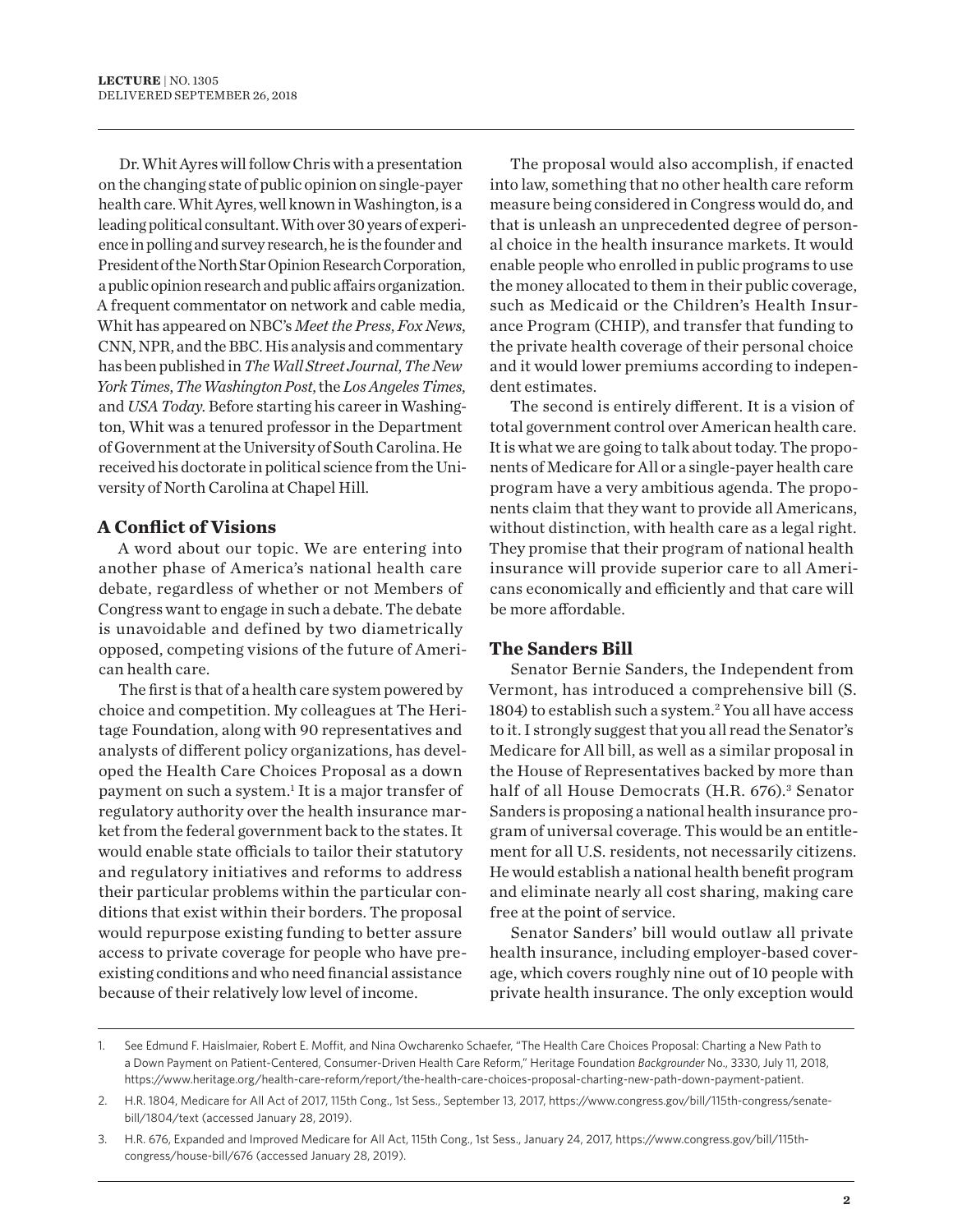be small plans for certain noncovered benefits or services. Private health insurance, including employersponsored insurance, would otherwise disappear.

Given the fetching title of the bill, you will find this somewhat surprising: The bill actually eliminates Medicare. It also eliminates Medicaid and the CHIP program. It absorbs all of the beneficiaries of these programs into the national health insurance program.

In his bill, Senator Sanders does not specify how, exactly, he would fund his program. He does, however, provide a separate list of financing options, including new income and payroll taxes. Senator Sanders has been generous in describing the number of new taxes that will be required to pay for this program.

As a matter of governance, the Sanders bill centralizes virtually all decision-making power over Americans' health care in the office of the Secretary of Health and Human Services (HHS). The Senator specifies that Medicare rates would be the foundation for the payment of doctors, hospitals, medics, and home health agencies—virtually every medical professional throughout the entire United States. Moreover, and for many of us most important, the bill would sharply restrict the ability of doctors and patients to engage in a private contract for medical services outside the system. Under Section 303 of S. 1804, the bill would severely curtail such contracts between doctors and patients where patients spend their own money on medical services.

#### **Broken Status Quo**

Let me just make a couple of observations.

First, I think it is critical to know—very critical to grasp—that anyone's opposition to a single-payer system is not and should not be construed as a backhanded endorsement of the health care status quo. American health insurance markets are concentrated; they are distorted; and they are inefficient. Premium costs in the individual markets are very high and have been soaring over the past four years. For many individuals and families, the deductibles are outrageous.

Health care quality is uneven and falls short in many areas of this country. Far too many Americans are still uninsured. Middle-class Americans, especially those who are ineligible for Obamacare subsidies because of their income, are struggling right now to hold onto the insurance coverage they've got, and those without insurance coverage are struggling to get access to plans that can deliver quality care from a system characterized by progressively narrow provider networks.

As an economic matter, the current American health care arrangements—public and private—are not generally efficient. That is the case under Obamacare. Moreover, before Congress enacted Obamacare in 2010, that was also the case. So, except for a transfer of regulatory power from the states to the federal government, there has not been a significant structural change in the insurance markets to secure either economic efficiency or personal choice.

Second, it is important to appreciate the profound emotional appeal of the single-payer proposal. It is what mainly explains much of the positive but preliminary polling on the proposal. Consider the lofty promises: Free care for all at the point of medical service; high-quality care for everyone; universal coverage; comprehensive benefits covering everything from tonsillectomies to toupees; no deductibles; no copays; no premiums; no messy managed care networks; no high administrative costs; and, finally, really serious, no-nonsense cost control. It all really sounds great. When you think about it, who could possibly be against it?

It also has an appealing simplicity. It is logically coherent. The government gives you health care, and you pay the government taxes—very big taxes, of course, but less, so they promise, than what you would pay if you were paying all of those high premiums and deductibles to private health insurance companies. Moreover, it would impose more rational payment on the rich medical professionals. Doctors and other health care providers of all sorts would be paid less and become public servants or the equivalent of public servants, and hospitals and other medical facilities would become the equivalent of public utilities. In any case, what could be simpler than that?

#### **Promises**

Single-payer proponents make many big promises. Well, I can make some big promises too. Before I turn this discussion over to Chris, here is what I promise.

First, I promise that congressional budgetary decisions and political decisions, not medical decisions or even rational economic decisions, will drive the new single-payer program. Even so, politicians cannot repeal the laws of supply and demand. If health care is a universal free good, then it is for all practical purposes what we can expect from the provision of what economists deem a free good. Free goods have certain invariable characteristics. Consumers literally act as if they are free even if they are not; and if health care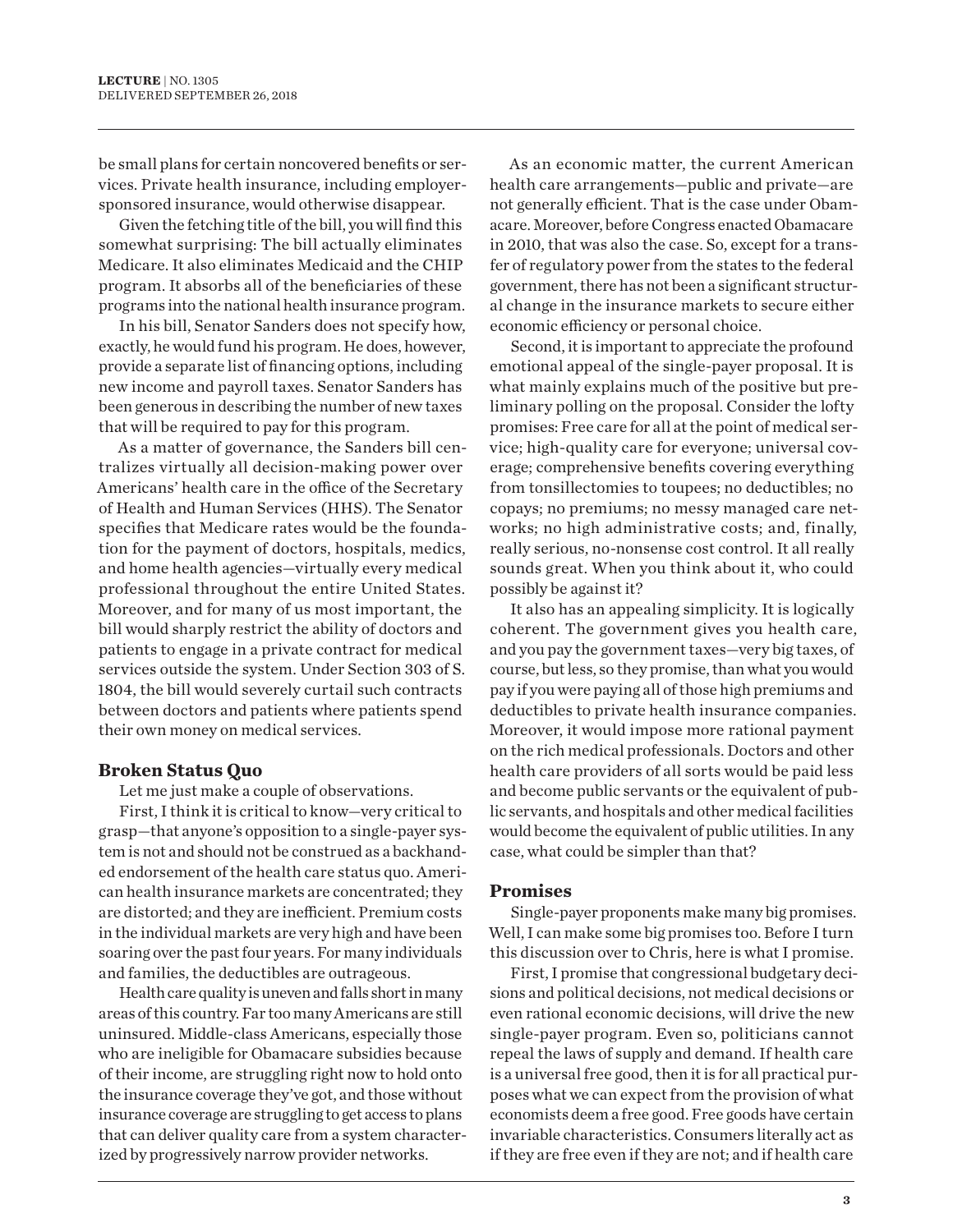is indeed a free good, then economic demand for that free good is unlimited. It is not subject to the price mechanism of the market, simply because there is no market.

However, unlimited demand at any given point in time must collide with limited supply. This means that government officials, not doctors, and certainly not the passive patients, are going to make the key decisions about who gets care, how they get care, when they get care, and under which circumstances they get care. The key decisions in such a system, in other words, are ultimately political decisions. You could say, of course, that these are budgetary decisions dictated by some impersonal bureaucratically designed formula, but budgetary decisions and the formulas by which funds are allocated are ultimately political decisions. Again, they are not largely medical or even conventionally economic decisions.

Second, I can promise you that cost control in the single-payer system will eventually reduce the supply of medical goods and services. Government officials cannot control demand. Control over popular economic demand is beyond their capacity. They can, however, control the supply of services. They can either control the supply through a global budget or impose a system of price controls on medical goods and services, as provided in the Sanders bill. In either case, supply is deliberately restricted in the face of rising demand, and the availability or quality of care necessarily declines.

Most of you have some familiarity with the British single-payer system, perhaps the most prominent and well-established single-payer program in the industrialized world. To their credit, the British media routinely report on periodic crises in the British National Health Service. Beyond periodic funding problems, Britain fares poorly among modern industrial nations when it comes to survival rates for patients with serious illnesses like heart disease and cancer. British patients are also routinely subject to long waiting lists, a shortage of medical specialists, and substandard quality for postoperative care. Last winter, when the flu season struck, the National Health Service canceled 50,000 "non-urgent" surgeries across the board. One can only guess what particular surgery for what particular patient was either urgent or nonurgent.

## **Lost Liberty**

Third, I can also promise that you will surrender an enormous amount of personal and economic freedom. Champions of single-payer health care always promise free care for all without exception. Your personal decisions concerning the kind of care you get or want, of course, do not count. Government officials decide what health benefits you get, when and how you get them, under what circumstances you get them, what you pay for them, and how you pay for them.

For Americans who may be subject to a singlepayer regime, certain key questions are unavoidable:

- $\blacksquare$  Where can I go if the government program does not provide what I want or what I need?
- Is there an exit ramp from the system?
- $\blacksquare$  Can I buy an alternative health plan, a plan of my choice that will provide the coverage that I want?
- $\blacksquare$  Can I privately contract outside of the government program with a medical professional or specialist of my choice to treat my medical condition?
- <sup>n</sup> If I am permitted to do so, does the doctor or specialist who agrees to see me suffer a statutory, regulatory, or financial penalty?
- Do private medical consultations outside of the system incur some sort of official punishment for members of the medical profession?

All of these are critical questions, and they deserve clear and unambiguous answers. Ordinary Americans will need to know exactly how the new government-controlled system will work in practice: how, in other words, it will affect them personally.

## **Unprecedented Taxation and Huge Costs**

Fourth, I promise unprecedented levels of federal taxation: big taxes. In his analysis of the Sanders' proposal, Professor Kenneth Thorpe from Emory University, a former adviser to President Bill Clinton, estimates that the Senator's plan, if fully funded, would consume about 20 percent of payroll.<sup>4</sup> Understand

<sup>4.</sup> Kenneth E. Thorpe, "An Analysis of Senator Sanders Single Payer Plan," January 27, 2016, https://www.scribd.com/doc/296831690/Kenneth-Thorpe-s-analysis-of-Bernie-Sanders-s-single-payer-proposal (accessed January 28, 2019). Punctuation as in original.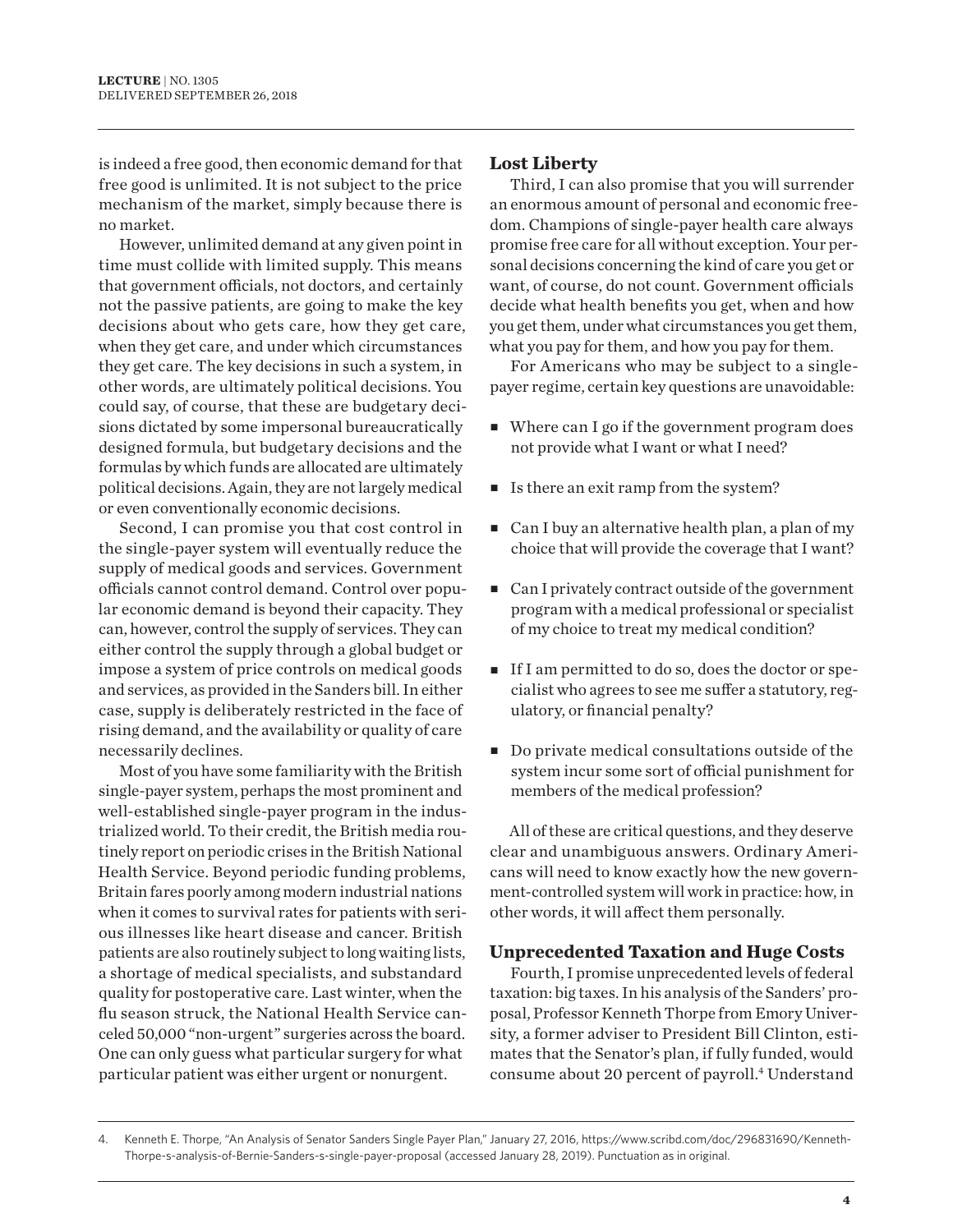that this amount would be on top of current federal payroll taxes. Professor Thorpe concludes that 71 percent of all working families would pay more for health care under Senator Sanders' proposal than they do under the current system.

Professor Thorpe is only one independent analyst and the only one thus far who has attempted a detailed tax analysis of the Sanders bill. Over the next several months, there will be more such analyses. If Congress were to enact something like the Sanders bill, it would mean heavy federal taxation. It would mean very large taxes for middle-class persons and even low-income persons. Taxes on the perennially unpopular "rich" will not do the trick in a program of this magnitude.

Fifth, I promise that the actual cost of the singlepayer system will be much larger than advertised. When Senator Sanders initially introduced his proposal, he billed the cost at \$13.8 trillion over 10 years.

Since the Senator unveiled his bill, prominent and widely respected independent analysts, liberal and conservative, have disputed the Senator's initial cost projections. The Urban Institute, a prominent liberal think tank here in Washington, estimates the 10-year cost of the Sanders proposal at \$32 trillion.<sup>5</sup> Dr. Charles Blahous, a former Medicare Trustee and a prominent conservative, writing for the Mercatus Center at George Mason University, estimates the cost at \$32.6 trillion.<sup>6</sup> The Center for Health and the Economy estimates the 10-year cost at \$44 trillion.<sup>7</sup> Beyond massive increases in federal spending, each of these estimates projects large, additional federal deficits. I note that the single-payer proposals in California, Vermont, and Colorado have all faced similar fiscal problems.

We are now entering the next phase of America's national health care debate. It is going to be a rough debate, consuming a lot of your time and energy. It makes no difference whether Members of Congress, whether Republicans or Democrats, want to have such a debate. It is unavoidable. Too much is broken;

too much is at stake. In the meantime, every citizen should be fully informed and understand the consequences of the choices we as a nation are going to make.

It is my pleasure now to turn this discussion over to Chris Pope.

*—Robert E. Moffit, PhD, is Senior Fellow in Domestic Policy Studies, of the Institute for Family, Community, and Opportunity, at The Heritage Foundation.*

## **The Real Trade-Offs**

**CHRISTOPHER POPE, PhD:** Thank you, Bob, and thank you, everybody, for coming today. Senator Sanders' bill presents us with a simple thesis: If we eliminated all the cost-control devices that private health insurers currently use, then the savings would pay for an enormous expansion of benefits. That does not make any sense. Eliminating cost controls would not reduce expenses; it would cause them to soar.

Insurance companies currently check to see whether the hospital claims are reasonable and necessary, proper or improper, legitimate or fraudulent. They do the same for doctors. They establish networks to get discounts and better control costs. They have a set of preferred providers whose integrity they trust and who they are able to reward for delivering care in a cost-effective way. In addition, most health care plans have substantial cost sharing. This obviously is a standard disincentive to the excessive utilization of services; and even though it may or may not be well designed in specific circumstances, it certainly keeps cost down.

Senator Sanders' theory is that if we got rid of all these various cost-control devices, we would actually end up saving money because, supposedly, such devices are so costly to administer. Well, that is not really the way it is likely to play out. In fact, experiences we have had in the past few years make it clear that it doesn't play out that way in practice.

<sup>5.</sup> John Holahan, Matthew Buettgens, Lisa Clemans-Cope, Melissa M. Favreault, Linda J. Blumberg, and Siyabonga Ndwandwe, "The Sanders Single-Payer Health Care Plan: The Effect on National Health Expenditures and Federal and Private Spending," Urban Institute, May 2016, https://www.urban.org/research/publication/sanders-single-payer-health-care-plan-effect-national-health-expenditures-and-federal-andprivate-spending/view/full\_report (accessed January 28, 2019).

<sup>6.</sup> Charles Blahous, 'The Costs of a National Single-Payer Healthcare System," *Mercatus Working Paper*, Mercatus Center at George Mason University, July 2018, https://www.mercatus.org/system/files/blahous-costs-medicare-mercatus-working-paper-v1\_1.pdf (accessed January 28, 2019).

<sup>7.</sup> Center for Health and the Economy, "Medicare for All: Leaving No One Behind," May 1, 2016, https://healthandeconomy.org/medicare-for-allleaving-no-one-behind/ (accessed January 28, 2019).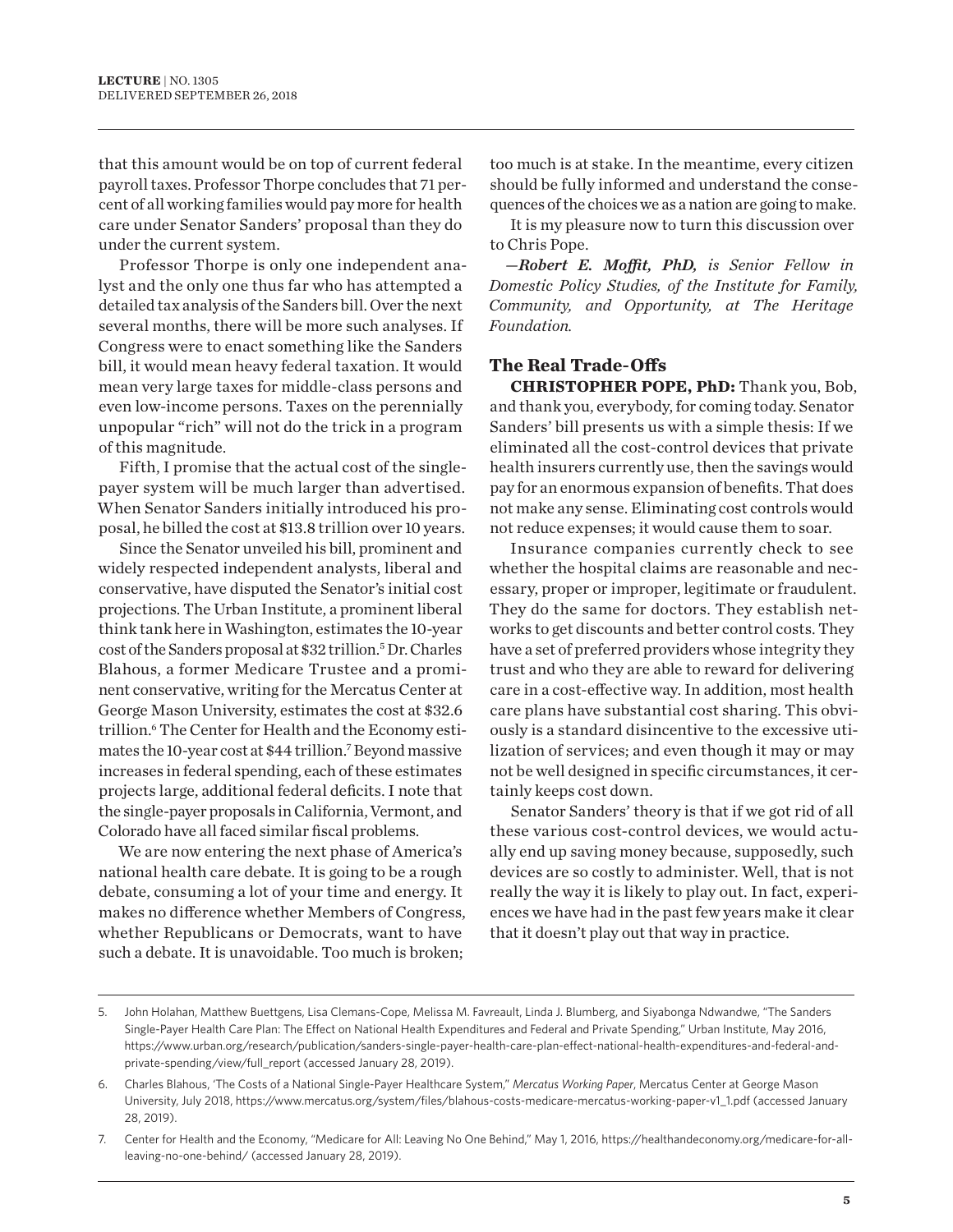## **A Controlled Experiment**

We actually already have a good direct, controlled experiment for what a single-payer system looks like alongside a system of private, competing health insurance companies. This is the contrast between the initial Medicare program that was set up in 1965 and the Medicare Advantage Program, which has been developed over recent decades. Medicare Advantage is an option for Medicare beneficiaries who choose to receive their Medicare benefit from competing private insurance companies.

Amy Finkelstein of MIT, along with several coauthors from Stanford University, conducted an applesto-apples controlled comparison of what it cost to deliver Medicare benefits by competing health insurance companies and having the government pay for each service directly.<sup>8</sup> In short, they found that the delivery of the Medicare benefit through private insurance was 25 percent cheaper than having the government through traditional Medicare purchase medical services directly. Moreover, that is the savings from establishing networks, reviewing medical claims, and controlling access to high-cost specialists. Out-of-pocket costs under the government-administered Medicare program and the existing privately insured Medicare options are currently fixed at the same level: 24 percent of total expenditures.

The Medicare Payment Advisory Commission (MedPAC) commissioned a study of what happens to the cost to taxpayers when you eliminate cost sharing entirely in the traditional Medicare program, which Medigap's Plan F does, and found that this elimination increases Medicare spending by an extra 27 percent.<sup>9</sup> If you compounded the 25 percent cost from losing the savings generated by private insurers with the 17 percent cost from eliminating cost sharing, for the sections of the population who would be effected, it would yield a 39 percent increase in total health care costs borne by Americans. That is equivalent to \$10,000 per household.

Bear in mind, all this does is get rid of health insurance claims reviews, get rid of networks, and get rid of patients' out-of-pocket medical costs. This calculation does not include the cost of extending coverage to anyone who is currently uninsured. Nor does

it include the cost of adding additional health benefits, like dental care, which are currently not covered by the traditional Medicare program. Both of those types of costs would be in addition to the extra \$10,000 a year per household that would be required to end networks, claims reviews, and cost sharing.

#### **Additional Taxes**

So the question, then, is this: Is the average American household willing to pay an extra \$10,000 over and above what their employer is paying today for their health insurance just to get rid of claims reviews, networks, and out-of-pocket costs? \$10,000 a year per household. Most Americans, when they learn the details, are likely to find that pretty hard to stomach.

The prospect of these enormous additional taxes is why states like Vermont and New York have had second thoughts about this approach. The legislatures in those states have said to their governors, "You figure out how to pay for it." Vermont's governor came back with the news that the state would have to double its tax revenue for this to be feasible. That finding killed the whole project in the bluest of blue states—and Bernie Sanders is undoubtedly aware of it.

People often ask: How are other countries able to fund everybody's care with little in out-of-pocket costs without a crippling burden for taxpayers?

The first thing to note is that the United States government currently spends more than the British government on health care. The United States government spends 8.3 percent of GDP. The British, according to World Bank data, spend about 7 percent of GDP on health care, funding its National Health Service. Therefore, if government spending is the answer, we have more than enough government spending already to purchase and deliver essentially the same health care that the British have today without touching what the private sector is doing.

A second point is that the United States has many more hospitals. The United States' Medicare program has 4,700 participating hospitals. England has 200 hospitals. Obviously, the United States is a bigger country, but that is still four times more on a per capita basis. More hospitals means higher overhead

<sup>8.</sup> Vilsa Curto, Liran Einav, Amy Finkelstein, Jonathan Levin, and Jay Bhattacharya, "Healthcare Spending and Utilization in Public and Private Medicare," National Bureau of Economic Research *Working Paper* No. 23090, January 2017, https://www.nber.org/papers/w23090.pdf (accessed January 28, 2019).

<sup>9.</sup> Direct Research, LLC, *Exploring the Effects of Secondary Coverage on Medicare Spending for the Elderly*, August 2014, http://medpac.gov/docs/ default-source/contractor-reports/august2014\_secondaryinsurance\_contractor.pdf?sfvrsn=0#page=12 (accessed January 30, 2019).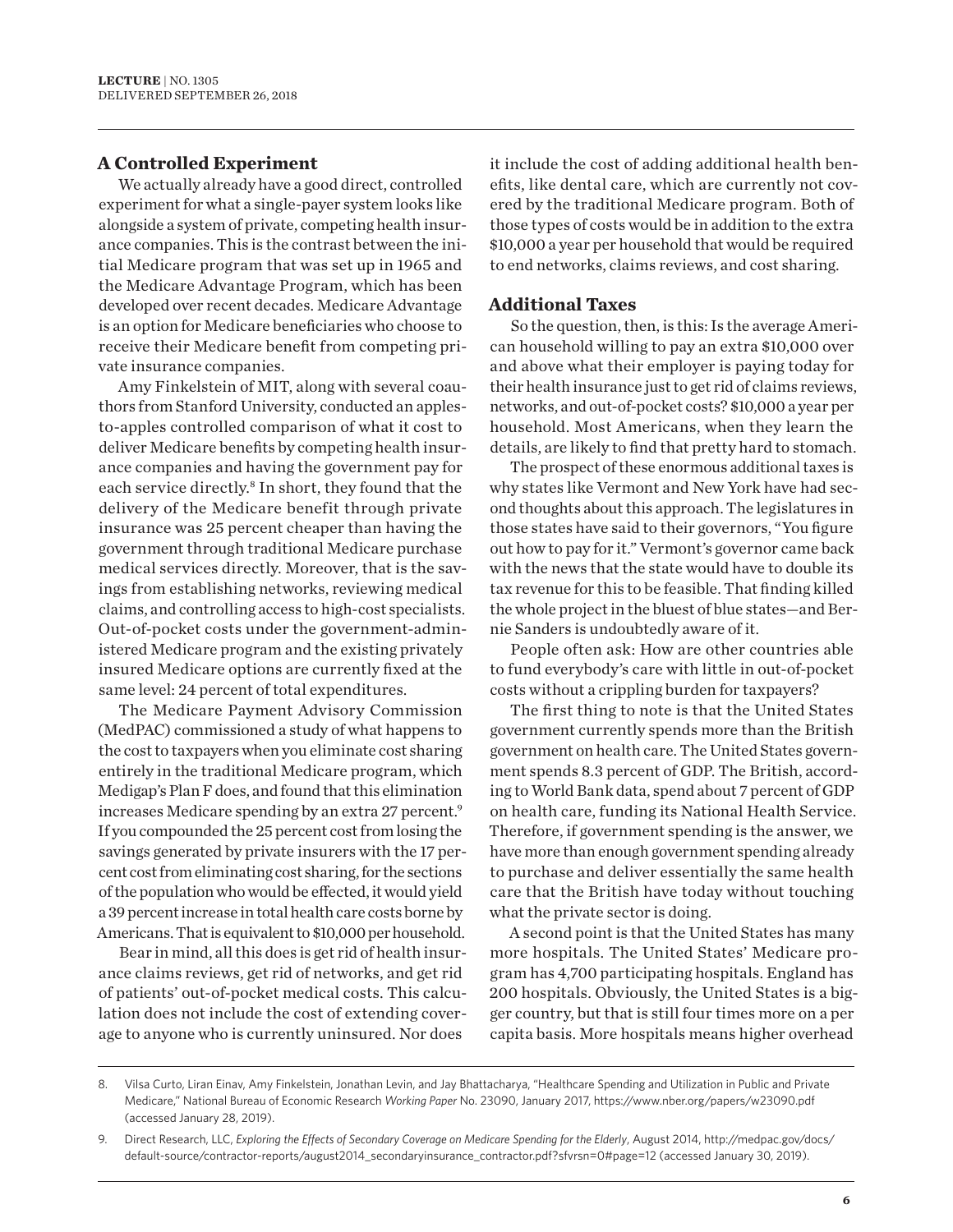costs, more costly medical equipment, and likely lower occupancy rates. If those costs are spread over fewer patients, then the costs per procedure will be higher. The United States may need more hospitals because it is a less densely populated country, but if you want to address the cost of American health care, you have to address the costs of hospitals.

## **Differences in Quality**

Third, the quality of care really does differ from country to country. However, most people have not undergone the same major procedure in multiple countries, so they are not able to compare the patient experience of having a heart replacement in England and then having the same operation in the United States and comparing the quality of both. No one has that experience. If you look at the statistics, however, mortality is 39 percent lower after a stroke in the United States than it is in England and 72 percent lower after a heart attack in the United States than in England. The quality of care is significantly higher in the United States.

Fourth, American health care faces a tougher task in many respects because the disease burden is much greater in the United States. The United States has twice the obesity level than the European Union. That means it has much higher levels of the most expensive diseases, like diabetes, heart disease, strokes, and many types of cancer, and so America's health care system must do much more work.

Fifth, there is also the fact that high-skilled labor is also much more expensive in the United States than it is in European countries. This, in a sense, is the offshoot of a good thing: It is much easier to start a business in the United States than it is in European countries. Therefore, the health care system has to pay more to attract high-skilled people into the medical profession.

Sixth and finally, there is the issue of waiting lists. Substantial waiting lists for access to specialist physicians and surgeries are common in single-payer systems. Waiting lists actually do save money. When some people are waiting for care, some people get better. If you wait six months for treatment, some medical conditions resolve themselves.

Waiting lists also save money because patients often give up trying to get care. The process you actually have to go through in many other countries to get treatment, to get a knee replacement or a hip replacement, can be quite formidable. Patients are not going

to die from such conditions, and they just bear with the pain. That is certainly not an uncommon thing in many single-payer systems.

However, for many conditions, people actually do die while they are waiting for care—which will also "save" money. In that case, you are one less person taking up space in the hospital. You are one less person who is not going to be using expensive drugs. You are one less person who is going to be requiring skilled medical labor. There are real savings in that, but that is *not* a good thing.

A key issue is our attitude toward health care spending. Health care is a good thing, and it is good that we are able to purchase a lot of it. We have a lot of sick people, and treating more of them means spending more. If we provide higher-quality treatment, then we will also spend more. However, there is also the question of value: We are clearly doing many things in a very inefficient way, and our hospital industry is clearly bloated and inefficient.

## **Misleading Comparisons**

People like to compare different countries' health care systems, but countries' health systems and populations vary in so many different ways that it is easy to produce misleading comparisons. A much clearer way to understand the issue is just to look at directly comparable situations within our country: traditional Medicare run by the government versus Medicare Advantage, a system of competing private health plans driven by patient choice. Here we have the same kind of patients, who have the same choice, covering the same conditions in the same locations throughout the United States. Both programs, at a minimum, deliver the same benefits, and the same people are entitled to the same things. The result: We have savings in Medicare Advantage, the quality of care for the same people is much better, and medical outcomes are also better.

We have this direct comparison of privately competing insurance companies to the government micromanaging payments and benefits. At the end of the day, when the government micromanages everything, you have people show up here on Capitol Hill and say to you, "I want you to cover my expensive procedure" or "I want you to increase the payment for my billing code" or "I want you to prevent my facility from closing down with subsidies in this way."

When the federal government starts micromanaging these things on a much larger scale than Medicare, you will not have costs going down over time;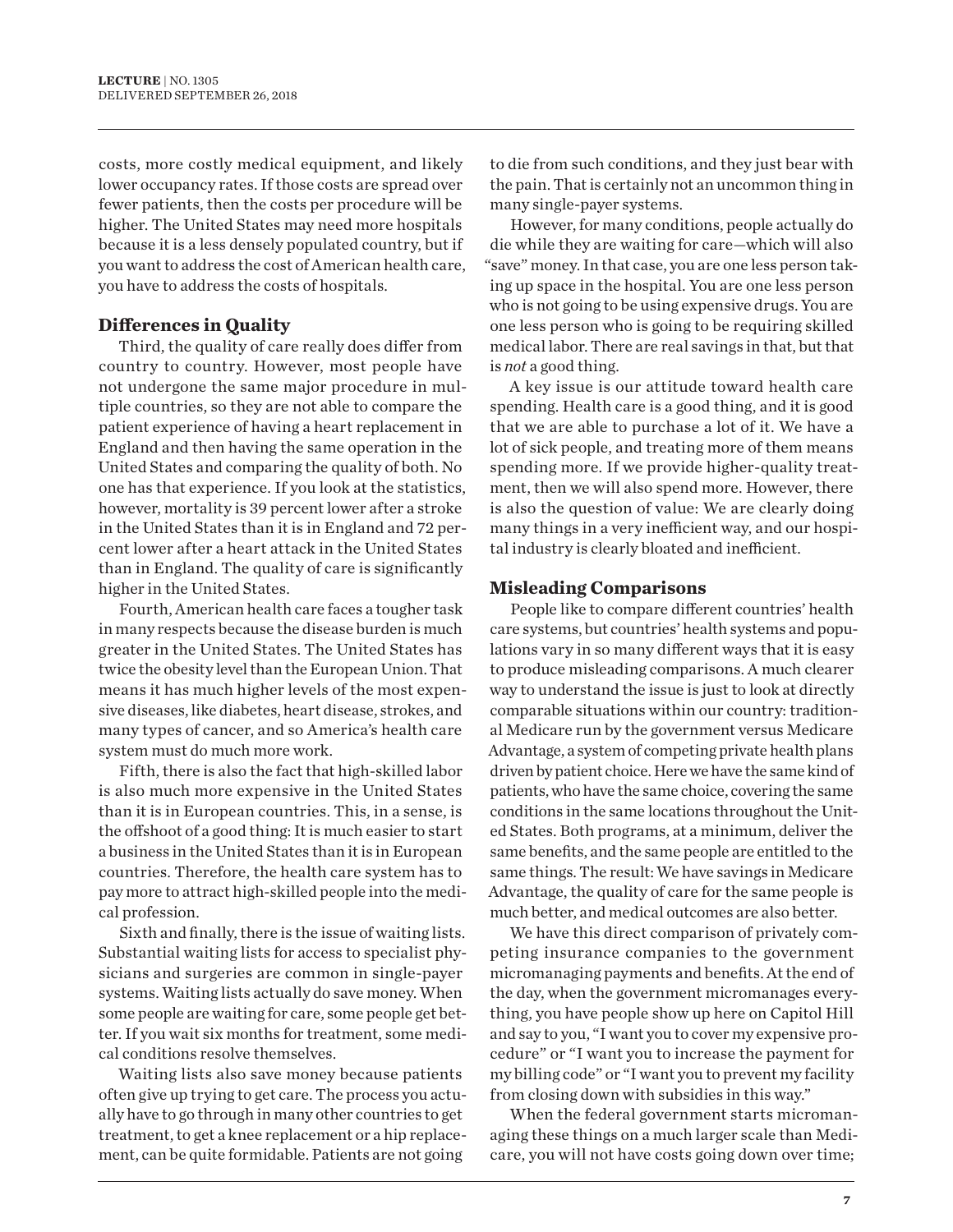# **Health Care Remains One of Top Issues Facing Country**

Q: In your opinion, what is the most important problem facing the U.S. today?



you will have costs going up and up and up over time. The medical professionals and the administrators of hospitals and medical institutions do not want to be put out of business, and so they will come to Washington to demand higher payment and higher spending. Politicians will become responsible for the solvency of every hospital and medical practice, and so they will have no choice but to provide whatever money is needed to keep them in business.

Those are a few of the reasons why the single-payer approach is so problematic and a good reason to go exactly in the opposite direction: the path of choice and competition.

## **A Malleable Public Opinion**

**WHIT AYRES, PhD:** Good afternoon, and thank you for taking time out of your day to talk about one of the more challenging and complex policy issues facing America. During the 21st century, health care is going to be a major challenge, especially as the baby boomers retire and age. Our health care costs are inevitably going to increase substantially no matter how many days a week we work out. My goal is to give you a brief overview of American public opinion—and it *will* be brief—to allow plenty of time for questions.

## **A Persistent Priority**

First, it is clear that as an issue, health care is not going away. It ranks as one the most important issues facing America today. Because Donald Trump has focused so heavily on the problem of illegal immigrants, Republicans think illegal immigration is the top issue. Relatively, they split it equally between health care, followed by the economy, terrorism, and morality. Independents pick the economy first, and then there is a tie for second place between immigration and health care. Democrats say health care by far is the most important issue facing the country, followed by the economy.

Therefore, it is safe to say this is one of the top issues facing the country. It is not going away, regardless of what happens in the midterms.

There is an interesting phenomenon with public opinion and the Affordable Care Act. We—I mean we on the Republican side—cleaned up in 2010 because the numbers in opposition to the Affordable Care Act were substantially greater than the numbers in support for the Affordable Care Act. Opposition to the Affordable Care Act continued right up until the end of 2016.

What happened at the end of 2016? Well, there was a prospect of repealing the Affordable Care Act. In addition, look what happened to public opinion: Boom! All of a sudden, the majority of Americans think the Affordable Care Act is not such a bad idea after all. Moreover, it has maintained that popular support as the Republicans have talked more and more about alternatives and repealing various provisions of the Affordable Care Act.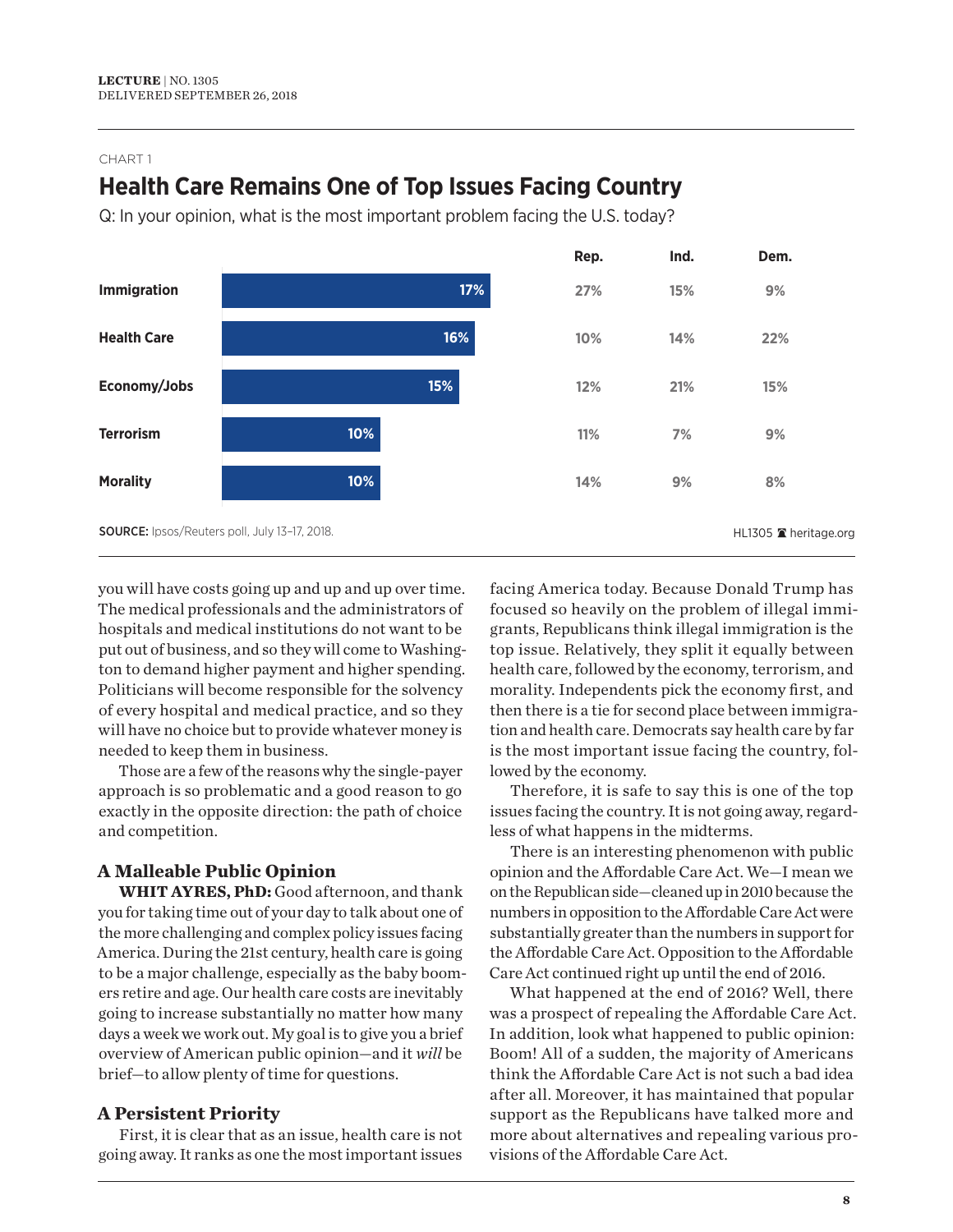

# **Obamacare Support Surged with Prospect of Repeal**

Now we start asking questions about something like a Sanders plan. Do you favor or oppose a national health plan? Do you favor or oppose what some call single-payer, or the "Medicare for All" plan, where all Americans get their insurance from a single government plan? Look at this poll taken last year.

## **Initial Polling**

The numbers are very similar in other polls taken more recently. I am using this one because I followed it up with a number of other questions I want to share with you. However, 55 percent favor, and 40 percent oppose. *The Washington Post* teamed up with the Kaiser Family Foundation and conducted another poll this year that showed 51 percent favor. This number, expressing approval, has languished in the 40s for many years. Therefore, this is something new. You now have the majority of Americans, somewhere in the low 50s or low to mid 50s, supporting a singlepayer health plan.

Think about it. Let us remember that 40 percent oppose, and 55 percent favor. Let us say we ask people who favor the single-payer proposal at 55 percent, "What if you heard that opponents say the guaranteed universal health care plan would give the government too much control over health care?" Bingo! Only 33 percent favor; the 55 percent in favor goes down to

33 percent. In addition, the 40 percent opposed goes up to 62 percent. All you have to do is tell people one thing—this proposal is going to turn health care over to the government—and you end up with a two-to-one opposition to a single-payer health plan.

What if they hear that will require many Americans to pay much more in taxes? You just heard about *how* much more in taxes. You have almost a two-toone opposition to the proposal if the respondents hear just that one thing. Therefore, you go from 40 percent opposition to 60 percent opposition when the American people find out they might have to pay more taxes.

How does the public feel about eliminating or replacing the Affordable Care Act? Well, you have a majority opposing this single-payer health plan. That is a lot of change in public opinion when just a couple of points are made that will inevitably be made in the course of the national debate.

Let us look at this the other way, though. Let us ask that 40 percent who *oppose* the plan: "What if you heard supporters say with guaranteed universal coverage, under such a plan, we'd reduce health insurance administrative costs?" Wow! The 55 percent in favor goes up to 72 percent in favor, and the 40 percent of folks who oppose goes down to 23 percent.

Let's ask this question: "How would you feel about the plan if you knew that it would ensure that all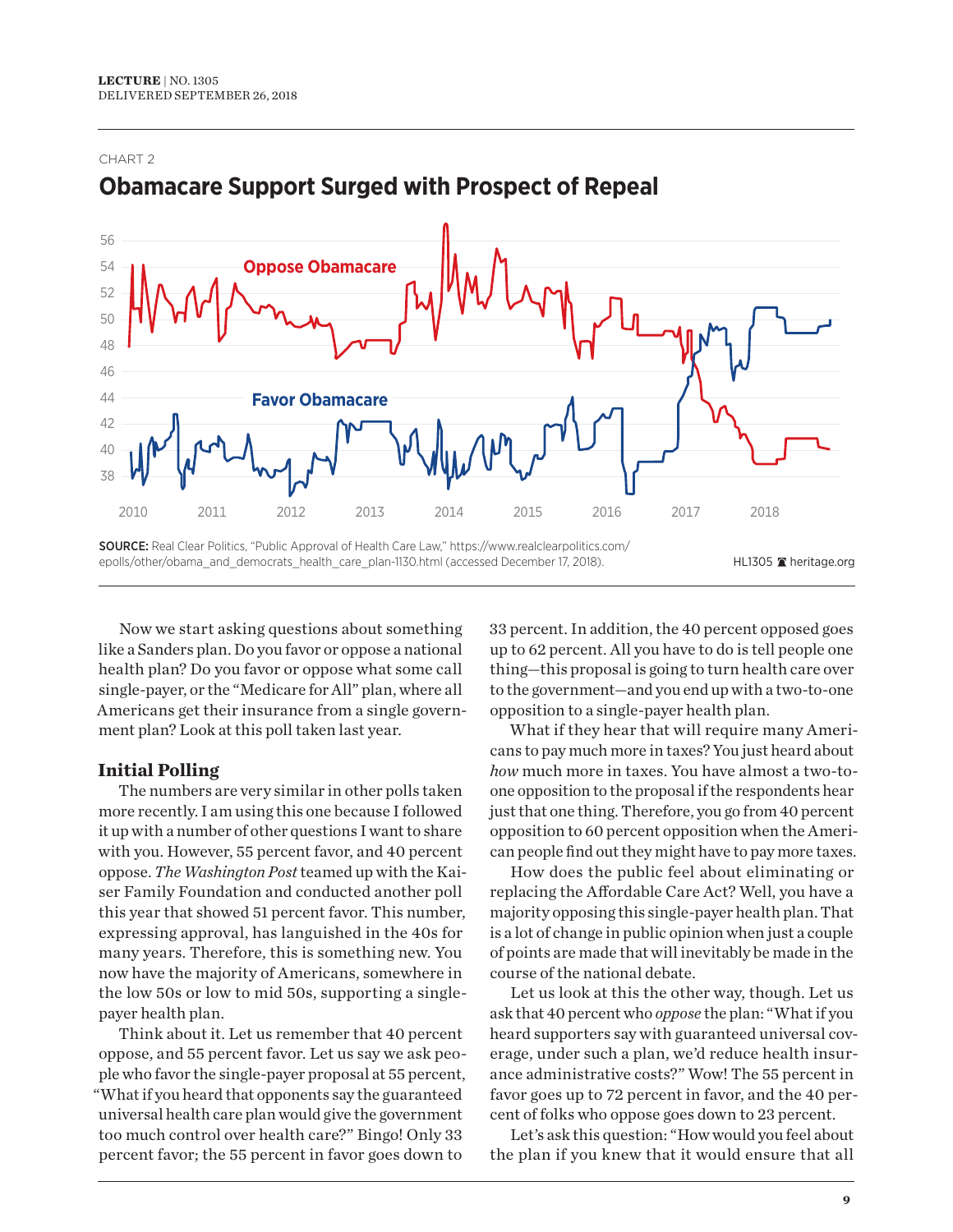# **Polls Show Majority Support Single-Payer Health Plan**

Q: Do you favor or oppose having a national health care plan, or single-payer/ Medicare-for-all plan, in which all Americans would get their insurance from a single government plan?



Americans have health insurance as a basic right?" Then the favorable to unfavorable numbers are 71 to 24 percent. Further, "How would you feel if the proposal would reduce the role of all private health insurance companies in health care?" You end up with a two-to-one margin favoring the single-payer plan.

## **Unstable Numbers**

What do these two slides tell you? These two slides tell you that whether it is 51 or 55 percent who say they *favor* a single-payer plan, that number is very malleable. It is very unstable. It is open to substantial movement depending on how the debate unfolds and which side is able to make the key points that can win that debate.

The key message I want you to take away from this short briefing is that the numbers that you are going to see in numerous polls are not in any way cut in stone. They are just a starting point for talking about health care, and they will move all over the place depending on which side is more persuasive in getting its points across. Just to drive that point home, it is interesting to see the numbers go positive or negative in reaction to each of the following terms.

#### CHART 4

# **Arguments Against Single-Payer Health Plan Increase Opposition**

Q: What if you heard guaranteed universal coverage through a single-payer plan would ...

... give the government too much control over health care.



- "Medicare for All." Wow! That is a two-to-one positive reaction, as is "Universal Health Coverage." Who could be opposed to that, letting everyone have health coverage?
- "National Health Plan." That is a 57 percent positive to 34 percent negative.
- "Single-Payer Health Care." That starts to get under 50 percent positive.
- And "Socialized Medicine" is all of a sudden an even-up positive or negative.

Is it any wonder that Democrats have been talking recently about "Medicare for All" while Republicans like to talk about "Socialized Medicine"? This is not an accident. It is perfectly logical and perfectly consistent with this chart.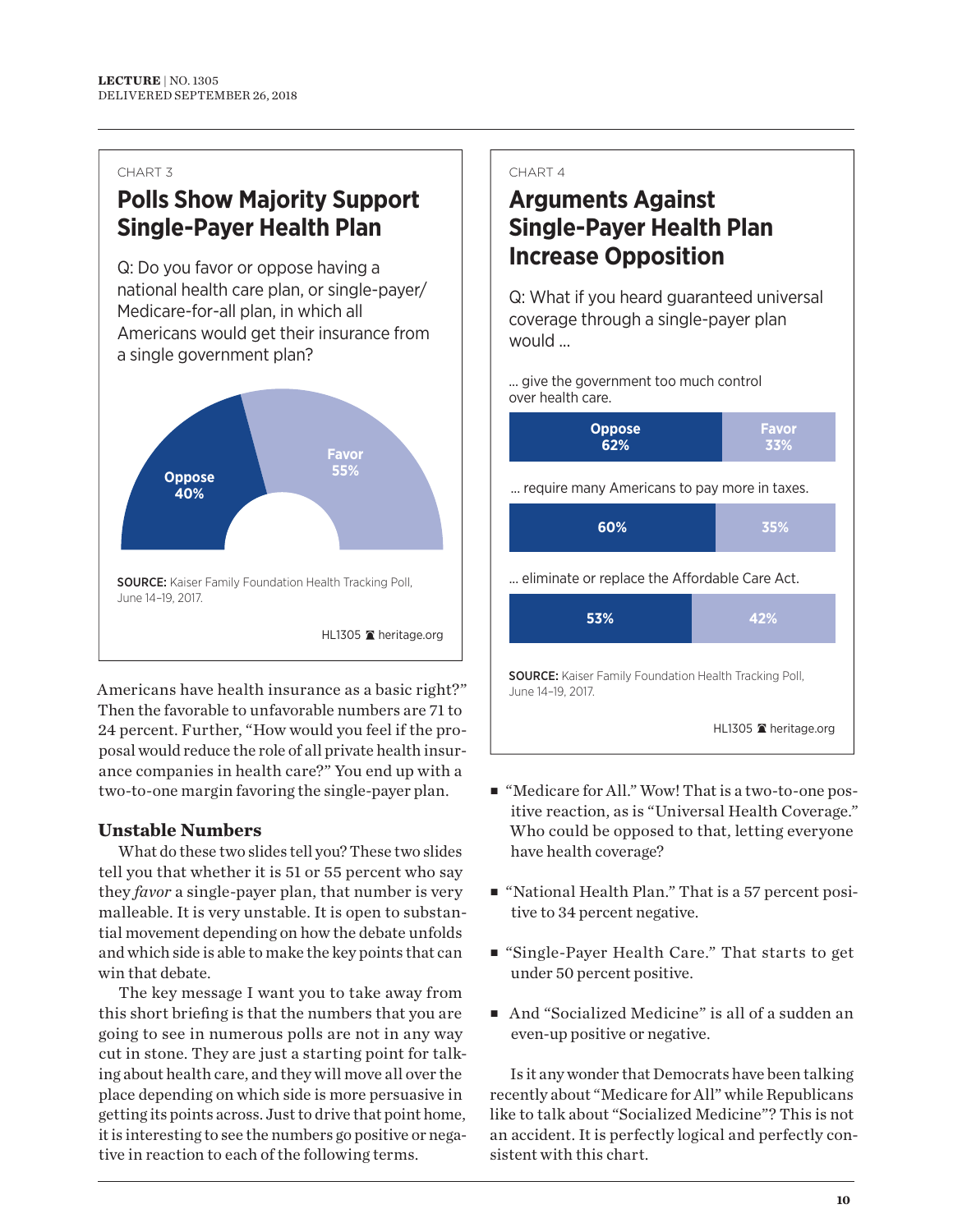# **Arguments in Favor of Single-Payer Health Plan Decrease Opposition**

Q: What if you heard guaranteed universal coverage through a single-payer plan would...

... reduce health insurance administrative costs.



This yet again shows that public opinion is malleable and dependent upon which phrases you use to describe the proposal you are talking about.

So let me conclude. Health care will remain an important issue regardless of who wins the midterm elections. It is not going away. It is not going away as a political issue, especially for you folks who work up here on Capitol Hill. The attempted dismantling of Obamacare, coupled with the absence of a viable Republican alternative replacing it, will increase pressure for a new government initiative of some sort.

Senator Lamar Alexander, the Tennessee Republican, desperately tried to build some sort of bridge with Senator Patty Murray, the Washington State Democrat, enabling the country to pass from what we have now to something better in the future. It was a goodfaith effort; it was a bipartisan effort. For some reason, Senator Murray blew it up. Nonetheless, something

#### CHART 6

# **Support for Single-Payer Plan Varies Dramatically Depending on How It Is Phrased**

Q: Do you have a positive or negative reaction to the following terms?

Medicare-for-all

| <b>Negative</b> | <b>Positive</b> |
|-----------------|-----------------|
| 34%             | 62%             |
|                 |                 |

Universal health coverage

| 33%                  | 61% |
|----------------------|-----|
| National health plan |     |
| 34%                  | 57% |

Single-payer health insurance



Socialized medicine

| 32%                                                                                   | 48%                   |  |  |  |
|---------------------------------------------------------------------------------------|-----------------------|--|--|--|
| <b>SOURCE:</b> Kaiser Family Foundation Health Tracking Poll,<br>November 8-13, 2017. |                       |  |  |  |
|                                                                                       | HL1305 ■ heritage.org |  |  |  |

like that will at least help us to bridge from the current problems to better solutions. Trust me. There will be pressure on those of you who work on Capitol Hill to produce something as Obamacare continues to decline without any other alternative in place.

Finally, if conservatives in Congress leave the field without concrete health policy alternatives, forfeiting that game only hands victory to those who are campaigning for a single-payer plan. I am convinced of that. If folks on my side of the aisle just throw up their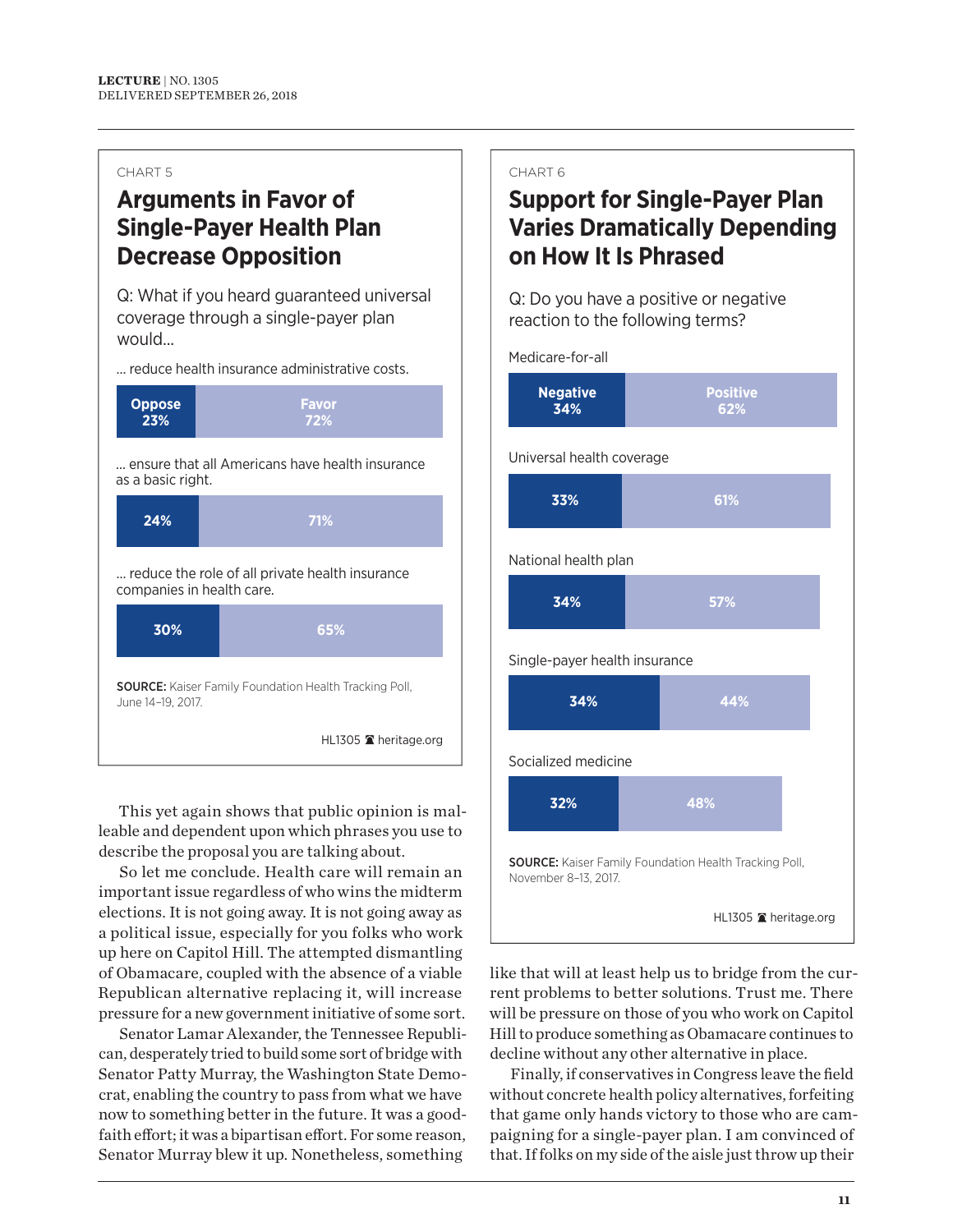hands and say, "We're not into health care. We do not know anything about it," the pressure will build for some form of a single-payer plan not unlike the proposals we've been talking about here today.

## **Questions & Answers**

**DR. MOFFIT:** Thank you. Ladies and gentlemen, please ask questions of any one of us.

**QUESTION:** Looking at the Affordable Care Act, it appears that it was designed to create increased frustration. Doesn't that contribute to the sense of desperation on the part of the American people that they needed to cheat us so badly that we need the government to figure this all out? Did you look at that or have any thoughts?

**DR. AYRES:** We have not asked any question exactly that way. There is no question that the increasing frustration with the health care system increases the demand for something different. I do not know if it is a single-payer plan, but for something different. Keep in mind, most Americans, even those covered by employers, are very satisfied with their health care coverage. However, if you ask people systematically, "Do you think the American health care system is working well? Are you satisfied with the overall health care system?" they are not as satisfied.

**QUESTION:** One of the ironies of single-payer or government-dominated health care systems overseas that I've observed, whether it's the U.K. or other systems, is how quick people are to sign up and pay for private insurance on top of the taxes that they're already paying. As soon as people have the means, they tend to sign up for the private insurance that the single-payer was supposed to replace. There is some work to be done to highlight that point.

**DR. POPE:** I think that is a very good point. What does it mean to have health insurance? In countries like Britain, obviously, only 20 percent actually have health insurance that delivers a quality of care that is comparable to the United States. You can go privately and see a specialist and have a surgery done in a timely manner. Therefore, insurance is not a generic product; insurance is coverage of a spectrum. The question is: How much are you covered and at what cost?

I frequently encounter the question: Is health care a right? Well, in a sense, it does not really matter whether it is or not. The question is: *Who* pays for it, and how much will they pay? If it is a right, then you still have to pay for it. If it is a right and you pay nothing, someone else is paying for it. Whether or not

it is a right, the answer to that question does not practically resolve anything important. These necessary trade-offs are the essence of the single-payer issue.

**QUESTION:** Chris, a question for you. You said that Medicare Advantage today saves 25 percent over Medicare. Does that include the costs of the government or the costs of the individual? That is part one. Part two: When you make the comparison, does it encompass the Medicare supplement or Medicaid?

**DR. POPE:** That comparison is really just the cost of the Medicare package: the physician services and the hospital benefits. Many Medicare Advantage plans have dental and drug coverage, vision coverage; the traditional Medicare benefit package does not. The traditional Medicare benefits package actually does not have an out-of-pocket cap. Therefore, you will have to buy a Medicare supplemental plan on the side. Medicare Advantage has a requirement to protect enrollees from catastrophic costs.

**QUESTION:** So, then, for the senior citizen the savings are greater because they would have to buy the Medicare supplemental plan on top of the traditional Medicare plan? The Medicare Advantage plan often has no additional premiums, includes all A and B benefits and often drug coverage plus an out-ofpocket cap.

**DR. POPE:** Yes, the savings could be substantial.

**QUESTION:** I think I heard one of you jump in and mention that, given the absence of a Republican replacement for Obamacare, you believe that there will be a continued outcry for single-payer. What about what is happening right now with the alternatives that have been offered like association health plans and short-term plans? They exist; they are options for people.

I tend to agree with you: Without a legislation at the federal level, there will continue to be pressure for single-payer. I think part of it, however, is that people do not know these options exist. So are we going to have to pass something on the Republican side? Alternatively, can we do better just by messaging that there are options?

**DR. MOFFIT:** I think you have no choice. The American people need legislation that is competently crafted and consequential, meaning a bill that will lower their health insurance costs and increase affordable health plan choices for millions of Americans. We cannot think small on such a big subject.

The Secretary of HHS and the Secretary of Labor are to be commended; they have given people,